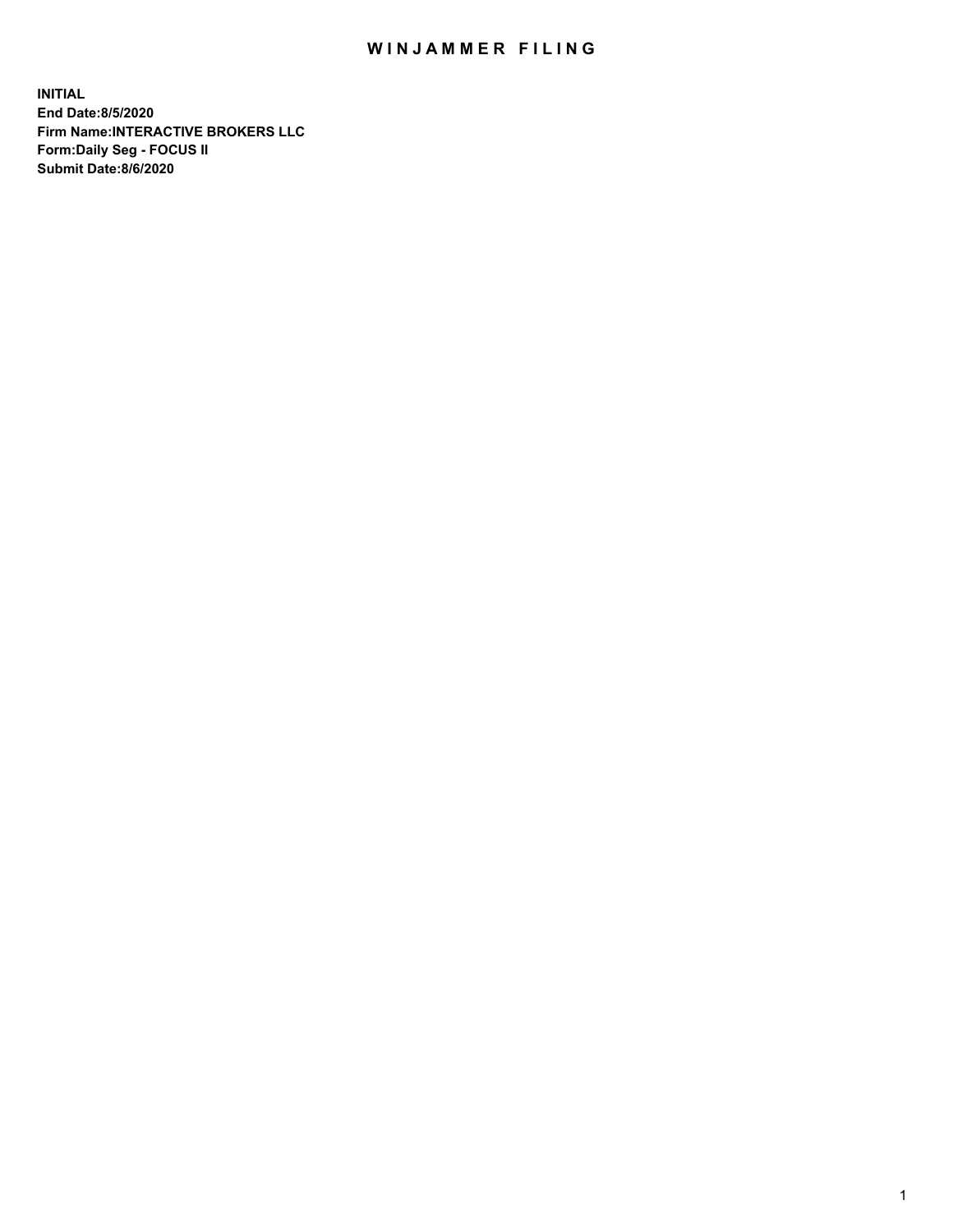**INITIAL End Date:8/5/2020 Firm Name:INTERACTIVE BROKERS LLC Form:Daily Seg - FOCUS II Submit Date:8/6/2020 Daily Segregation - Cover Page**

| Name of Company                                                                                                                                                                                                                                                                                                                | <b>INTERACTIVE BROKERS LLC</b>                                                                  |
|--------------------------------------------------------------------------------------------------------------------------------------------------------------------------------------------------------------------------------------------------------------------------------------------------------------------------------|-------------------------------------------------------------------------------------------------|
| <b>Contact Name</b>                                                                                                                                                                                                                                                                                                            | James Menicucci                                                                                 |
| <b>Contact Phone Number</b>                                                                                                                                                                                                                                                                                                    | 203-618-8085                                                                                    |
| <b>Contact Email Address</b>                                                                                                                                                                                                                                                                                                   | jmenicucci@interactivebrokers.c<br>om                                                           |
| FCM's Customer Segregated Funds Residual Interest Target (choose one):<br>a. Minimum dollar amount: : or<br>b. Minimum percentage of customer segregated funds required:% ; or<br>c. Dollar amount range between: and; or<br>d. Percentage range of customer segregated funds required between:% and%.                         | $\overline{\mathbf{0}}$<br>$\overline{\mathbf{0}}$<br>155,000,000 245,000,000<br>0 <sub>0</sub> |
| FCM's Customer Secured Amount Funds Residual Interest Target (choose one):<br>a. Minimum dollar amount: ; or<br>b. Minimum percentage of customer secured funds required:% ; or<br>c. Dollar amount range between: and; or<br>d. Percentage range of customer secured funds required between:% and%.                           | $\frac{0}{0}$<br>80,000,000 120,000,000<br>00                                                   |
| FCM's Cleared Swaps Customer Collateral Residual Interest Target (choose one):<br>a. Minimum dollar amount: ; or<br>b. Minimum percentage of cleared swaps customer collateral required:% ; or<br>c. Dollar amount range between: and; or<br>d. Percentage range of cleared swaps customer collateral required between:% and%. | $\overline{\mathbf{0}}$<br>$\underline{\mathbf{0}}$<br>0 <sub>0</sub><br>0 <sub>0</sub>         |

Attach supporting documents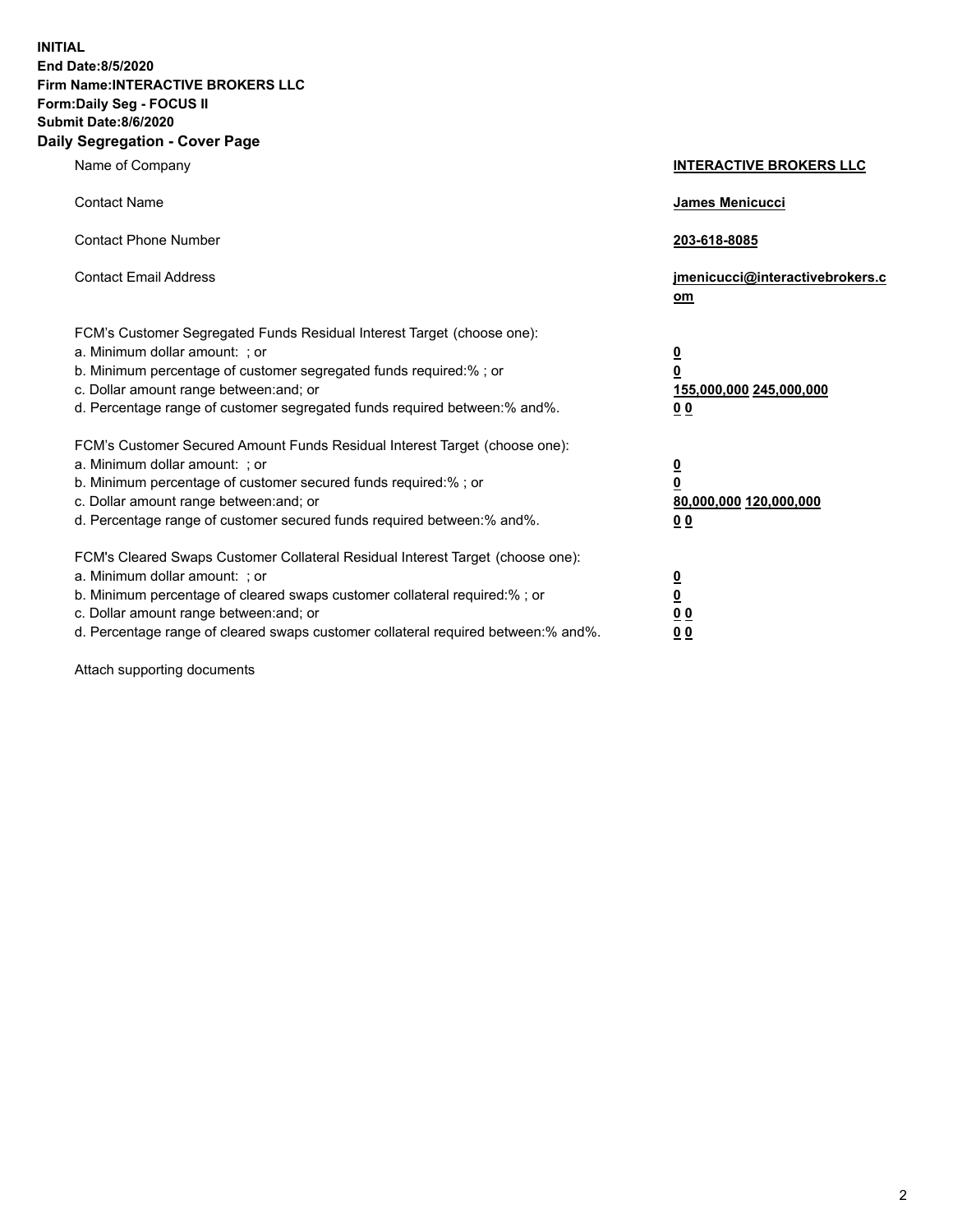## **INITIAL End Date:8/5/2020 Firm Name:INTERACTIVE BROKERS LLC Form:Daily Seg - FOCUS II Submit Date:8/6/2020 Daily Segregation - Secured Amounts**

|     | Daily Jegiegation - Jeculeu Alliounts                                                       |                               |
|-----|---------------------------------------------------------------------------------------------|-------------------------------|
|     | Foreign Futures and Foreign Options Secured Amounts                                         |                               |
|     | Amount required to be set aside pursuant to law, rule or regulation of a foreign            | $0$ [7305]                    |
|     | government or a rule of a self-regulatory organization authorized thereunder                |                               |
| 1.  | Net ledger balance - Foreign Futures and Foreign Option Trading - All Customers             |                               |
|     | A. Cash                                                                                     | 628,551,410 [7315]            |
|     | B. Securities (at market)                                                                   | $0$ [7317]                    |
| 2.  | Net unrealized profit (loss) in open futures contracts traded on a foreign board of trade   | -765,426 [7325]               |
| 3.  | Exchange traded options                                                                     |                               |
|     | a. Market value of open option contracts purchased on a foreign board of trade              | 3,328,815 [7335]              |
|     | b. Market value of open contracts granted (sold) on a foreign board of trade                | -1,602,172 [7337]             |
| 4.  | Net equity (deficit) (add lines 1. 2. and 3.)                                               | 629,512,627 [7345]            |
| 5.  | Account liquidating to a deficit and account with a debit balances - gross amount           | 6,714 [7351]                  |
|     | Less: amount offset by customer owned securities                                            | 0 [7352] 6,714 [7354]         |
| 6.  | Amount required to be set aside as the secured amount - Net Liquidating Equity              | 629,519,341 [7355]            |
|     | Method (add lines 4 and 5)                                                                  |                               |
| 7.  | Greater of amount required to be set aside pursuant to foreign jurisdiction (above) or line | 629,519,341 [7360]            |
|     | 6.                                                                                          |                               |
|     | FUNDS DEPOSITED IN SEPARATE REGULATION 30.7 ACCOUNTS                                        |                               |
| 1.  | Cash in banks                                                                               |                               |
|     | A. Banks located in the United States                                                       | 109,829,913 [7500]            |
|     | B. Other banks qualified under Regulation 30.7                                              | 0 [7520] 109,829,913 [7530]   |
| 2.  | Securities                                                                                  |                               |
|     | A. In safekeeping with banks located in the United States                                   | 479,898,600 [7540]            |
|     | B. In safekeeping with other banks qualified under Regulation 30.7                          | 0 [7560] 479,898,600 [7570]   |
| 3.  | Equities with registered futures commission merchants                                       |                               |
|     | A. Cash                                                                                     | $0$ [7580]                    |
|     | <b>B.</b> Securities                                                                        | $0$ [7590]                    |
|     | C. Unrealized gain (loss) on open futures contracts                                         | $0$ [7600]                    |
|     | D. Value of long option contracts                                                           | $0$ [7610]                    |
|     | E. Value of short option contracts                                                          | 0 [7615] 0 [7620]             |
| 4.  | Amounts held by clearing organizations of foreign boards of trade                           |                               |
|     | A. Cash                                                                                     | $0$ [7640]                    |
|     | <b>B.</b> Securities                                                                        | $0$ [7650]                    |
|     | C. Amount due to (from) clearing organization - daily variation                             | $0$ [7660]                    |
|     | D. Value of long option contracts                                                           | $0$ [7670]                    |
|     | E. Value of short option contracts                                                          | 0 [7675] 0 [7680]             |
| 5.  | Amounts held by members of foreign boards of trade                                          |                               |
|     | A. Cash                                                                                     | 163,533,447 [7700]            |
|     | <b>B.</b> Securities                                                                        | $0$ [7710]                    |
|     | C. Unrealized gain (loss) on open futures contracts                                         | -4,803,002 [7720]             |
|     | D. Value of long option contracts                                                           | 3,328,815 [7730]              |
|     | E. Value of short option contracts                                                          | -1,602,172 [7735] 160,457,088 |
|     |                                                                                             | [7740]                        |
| 6.  | Amounts with other depositories designated by a foreign board of trade                      | $0$ [7760]                    |
| 7.  | Segregated funds on hand                                                                    | $0$ [7765]                    |
| 8.  | Total funds in separate section 30.7 accounts                                               | 750,185,601 [7770]            |
| 9.  | Excess (deficiency) Set Aside for Secured Amount (subtract line 7 Secured Statement         | 120,666,260 [7380]            |
|     | Page 1 from Line 8)                                                                         |                               |
| 10. | Management Target Amount for Excess funds in separate section 30.7 accounts                 | 80,000,000 [7780]             |
| 11. | Excess (deficiency) funds in separate 30.7 accounts over (under) Management Target          | 40,666,260 [7785]             |
|     |                                                                                             |                               |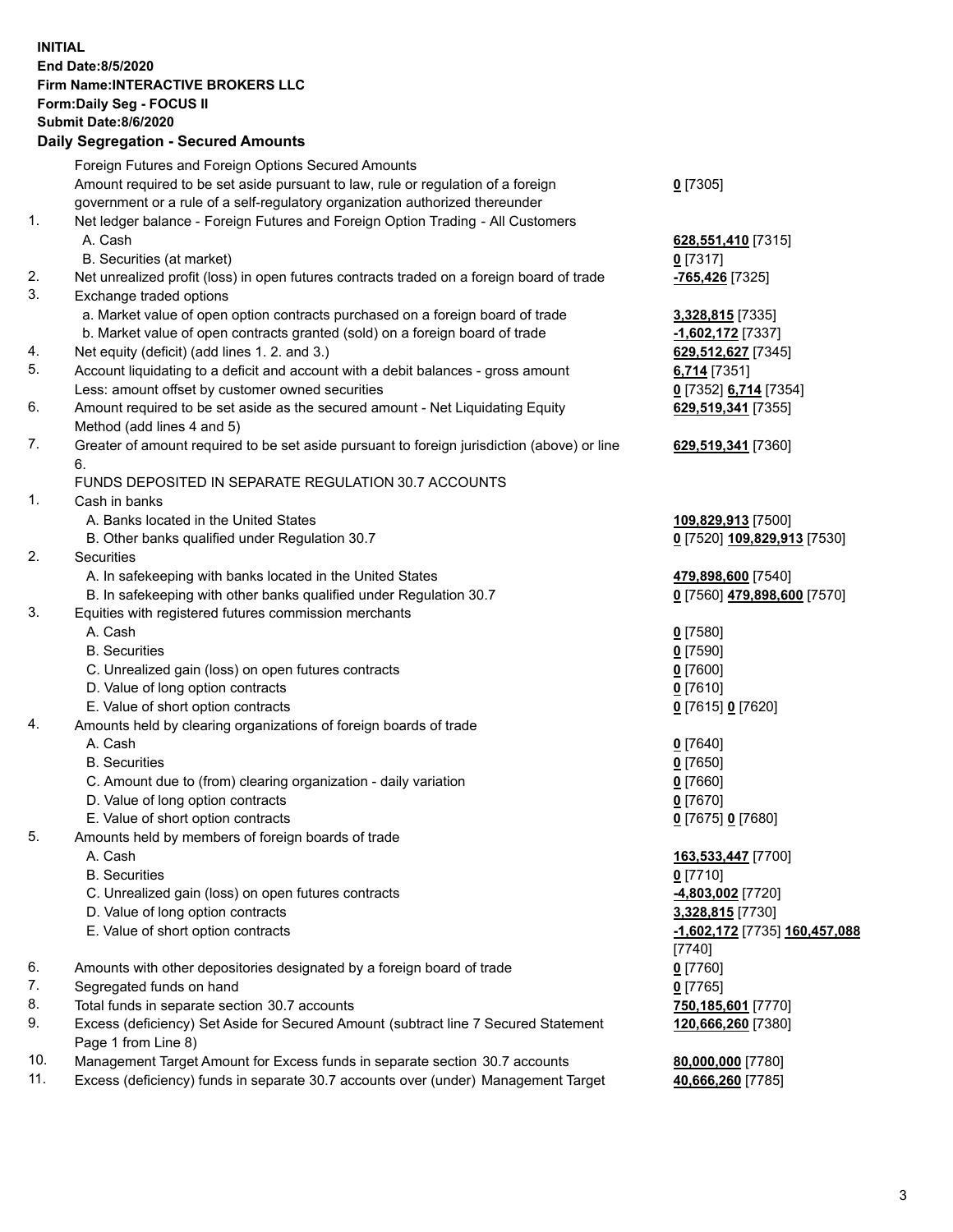**INITIAL End Date:8/5/2020 Firm Name:INTERACTIVE BROKERS LLC Form:Daily Seg - FOCUS II Submit Date:8/6/2020 Daily Segregation - Segregation Statement** SEGREGATION REQUIREMENTS(Section 4d(2) of the CEAct) 1. Net ledger balance A. Cash **5,351,736,530** [7010] B. Securities (at market) **0** [7020] 2. Net unrealized profit (loss) in open futures contracts traded on a contract market **184,247,127** [7030] 3. Exchange traded options A. Add market value of open option contracts purchased on a contract market **353,905,262** [7032] B. Deduct market value of open option contracts granted (sold) on a contract market **-299,911,106** [7033] 4. Net equity (deficit) (add lines 1, 2 and 3) **5,589,977,813** [7040] 5. Accounts liquidating to a deficit and accounts with debit balances - gross amount **6,165,312** [7045] Less: amount offset by customer securities **0** [7047] **6,165,312** [7050] 6. Amount required to be segregated (add lines 4 and 5) **5,596,143,125** [7060] FUNDS IN SEGREGATED ACCOUNTS 7. Deposited in segregated funds bank accounts A. Cash **1,264,099,631** [7070] B. Securities representing investments of customers' funds (at market) **2,481,696,250** [7080] C. Securities held for particular customers or option customers in lieu of cash (at market) **0** [7090] 8. Margins on deposit with derivatives clearing organizations of contract markets A. Cash **7,320,575** [7100] B. Securities representing investments of customers' funds (at market) **2,010,508,883** [7110] C. Securities held for particular customers or option customers in lieu of cash (at market) **0** [7120] 9. Net settlement from (to) derivatives clearing organizations of contract markets **-13,701,786** [7130] 10. Exchange traded options A. Value of open long option contracts **353,758,245** [7132] B. Value of open short option contracts **-299,878,489** [7133] 11. Net equities with other FCMs A. Net liquidating equity **0** [7140] B. Securities representing investments of customers' funds (at market) **0** [7160] C. Securities held for particular customers or option customers in lieu of cash (at market) **0** [7170] 12. Segregated funds on hand **0** [7150] 13. Total amount in segregation (add lines 7 through 12) **5,803,803,309** [7180] 14. Excess (deficiency) funds in segregation (subtract line 6 from line 13) **207,660,184** [7190] 15. Management Target Amount for Excess funds in segregation **155,000,000** [7194] 16. Excess (deficiency) funds in segregation over (under) Management Target Amount **52,660,184** [7198]

Excess